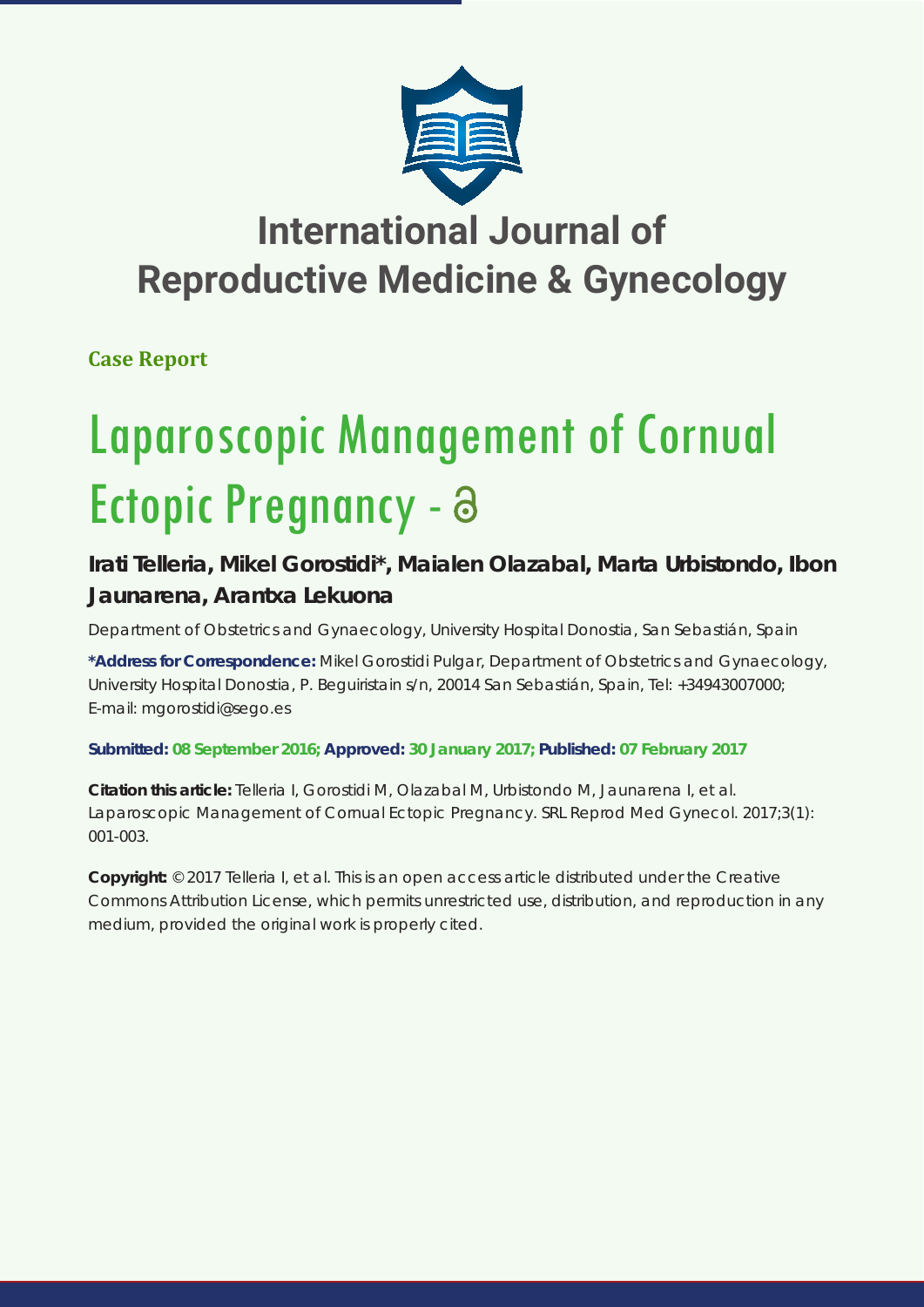#### **ABSTRACT**

In this manuscript we show the successful laparoscopical treatment of a ruptured cornual ectopic pregnancy. In many settings this condition is treated by open approach due to the advanced skills required to control bleeding. This is a case report with the aim of showing images of the procedure, how to easily prevent bleeding and the management of it.

#### **INTRODUCTION**

Cornual Ectopic Pregnancy (CEP) is defined as a pregnancy in which implantation occurs in the proximal portion of the fallopian tube. Most of the authors use the terms "cornual" and "intersticial" interchangeably. The incidence of CEP is low, account for 2-4% of ectopic pregnancies [1-14]. In general, risk factors for CEP are similar to those for ectopic pregnancy, and ipsilateral salpinguectomy is a risk factor unique for cornual pregnancy [1,4,5,7,11,13]. It's one of the most difficult complicated gestations to diagnose and treat due to the risk of massive bleeding (mortality rate of 2-2.5%) [2-8,11,12]. Once diagnosis is made, both medical and surgical treatments have been reported [1,4,12]. Traditionally, treatment of CEP has been laparotomy with cornual resection or hysterectomy [1-3,8-14]. In recent years, laparoscopic management is becoming more common thanks to equipment improvement and trained surgeons.

#### **CASE**

A 35 years-old woman was seen at emergency room of a private institution in May 2016 complaining of abdominal pain. A massive hemoperitoneum and probable right anexial involvement that suggested active bleeding was diagnosed. Laparoscopic surgery was performed with the diagnosis of right cornual ruptured pregnancy. After hemoperitoneum aspiration and patient's stabilisation, patient was transferred to our center (Hospital Universitario Donostia, OSI Donostialdea, Spain), very close and quickly accessible, due to better therapeutic possibilities for better outcomes. Patient was immediately admitted in our centre for surgery without delay. Ultrasound performance visualised an irregular formation of 25 x 30 mms with 5 mms. Gestational sac and embryo beat positive inside. B-hCG levels were very low (21.1 U/ ml).

Being the woman hemodynamically stable the case was resolved successfully by laparoscopic surgery. Expert laparoscopists performed right cornual wedge resection. Surgery lasted 190 minutes. Blood loss during surgery was negligible after vaginal misoprostol administration and diluted adrenalin intramyometrial injection (Haemoglobin 8.8g/ dl at admitting and 9.3g/ dl at discharge after transfusion of 3 blood pouches at surgery-room) (Figures 1-4) and the cornual defect was





**Figure 2:** Intramyometrial injection of diluted vasoconstrictor.



**Figure 3:** Right cornual wedge resection by scissors and forceps.



closured by interrupted sutures (absorbable suture, poliglicolic 2-0, Vicryl'). (Figures 5,6). Then right salpinguectomy was done. The patient was discharged 2 days after surgery.

#### **DISCUSSION**

CEP is a rare form of ectopic pregnancy and remains one of the most difficult ectopic pregnancies to diagnose and treat [1,2,6].

Regarding surgical treatment, main concerns are haemorrhage